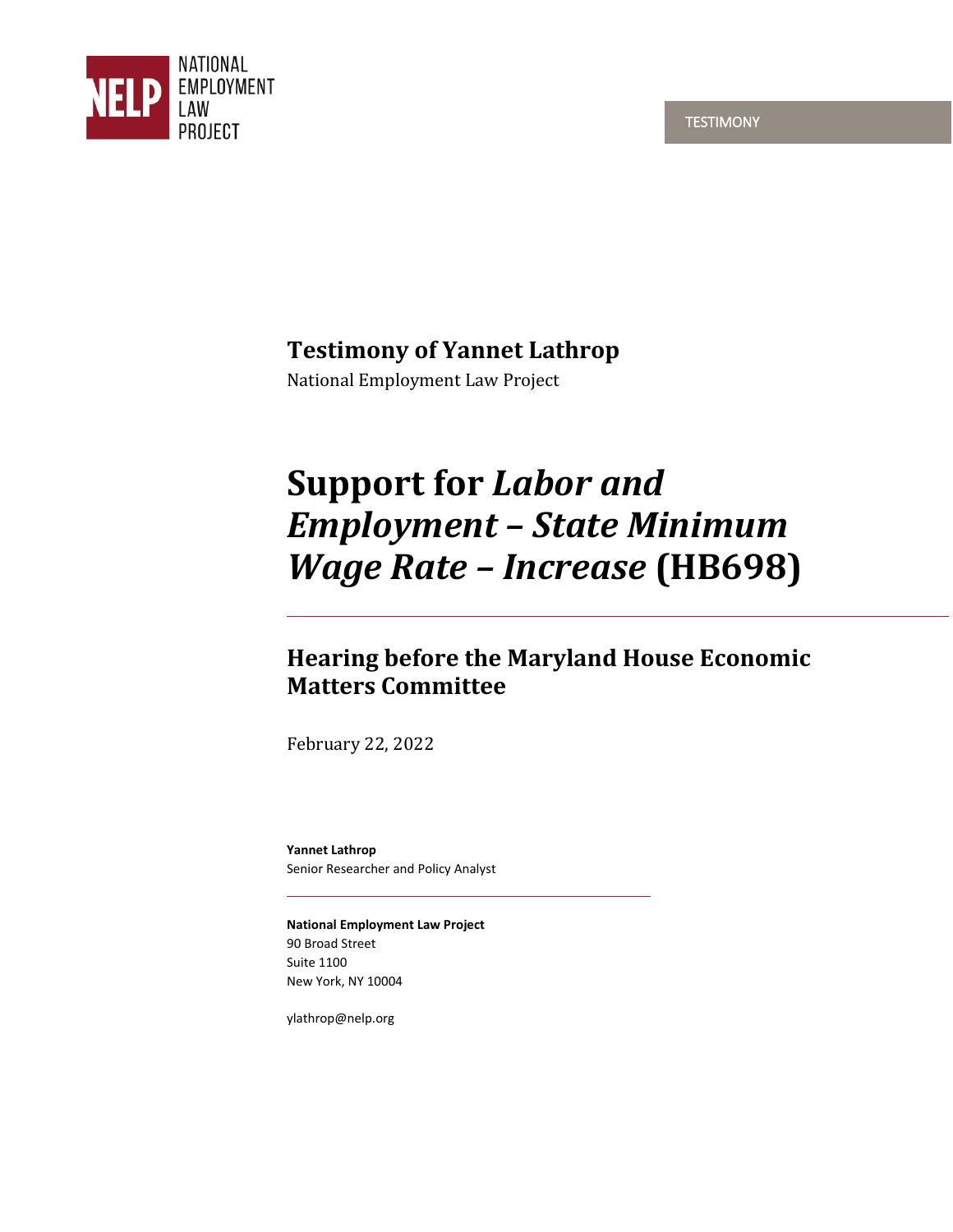**The National Employment Law Project (NELP)** is a national nonprofit advocacy organization that for more than 50 years has sought to build a just and inclusive economy where all workers have expansive rights and thrive in good jobs. We partner with federal, state, and local lawmakers and local community-based groups on a wide range of workforce issues, including areas such as minimum wage, unemployment insurance, wage and hour enforcement and workplace protections for excluded and underpaid workers.

**NELP supports HB 698, which would accelerate the timeline for increasing Maryland's minimum wage to \$15/hr by 2022-2023, and would remove the provision in current minimum wage law that allows the Board of Public Works to suspend wage increases.** 

#### **By adopting a faster timeline to a \$15 minimum wage, Maryland will join states at the forefront of the movement for higher wages**

Accelerating the timeline for Maryland's minimum wage to reach \$15 is good policy in the face of rapid inflation that is quickly eroding workers' purchasing power, and would put Maryland in line with other highcost cities and states that are reaching \$15 sooner, or even looking beyond \$15. The majority of workers in New York State are already covered by a \$15 minimum wage, with areas upstate projected to reach \$15 in the next couple of years. Connecticut and Massachusetts are set to reach \$15 an hour by 2023. In California, where the minimum wage is already \$15 an hour for employers with 26 or more employees,<sup>1</sup> voters will have a chance to vote on ballot measure that would raise that state's minimum wage to \$18 an hour.<sup>2</sup> And neighboring Washington D.C.'s minimum wage is already over \$15 an hour, and is projected to be over \$16 an hour when it is adjusted in July 2022.<sup>3</sup>

### **Eliminating the Board of Public Works authority to suspend wage increases helps ensure workers do not continue to fall further behind**

NELP strongly supports eliminating the "pause button" provision from Maryland's minimum wage law that allows the Board of Public Works to suspend increases in the wage rate. As detailed below, a strong minimum wage floor is vital for workers' economic security, racial and gender justice, and especially now, helping workers weather rapidly rising costs that make it even harder to make ends meet. At all times, economic policy should be focused on improving workplace conditions like increasing wages, not providing an avenue through which the State can revoke on what workers won and expect. This is especially true now, as COVID-19 has forced front-line workers to bear the brunt of unsafe workplace conditions, unstable employment and inadequate compensation.

As a Maryland Center for Economic Policy analysis found, if Maryland had frozen its minimum wage rate last year, it would have cost the typical worker earning low wages more than \$7,000 in lost wages by 2026, or more than \$14,000 by 2027. What's more, these harms would have had a disproportionate effect on workers of color, and would have weakened consumer spending.<sup>4</sup>

#### **An accelerated timeline to a \$15 minimum wage will put Maryland on a faster path toward greater racial and gender justice**

Although a \$15 minimum wage benefits workers of all racial, ethnic and gender categories, women and workers of color benefit the most. These workers are over-represented among those earning low wages,5 and have been among the most impacted by the pandemic.<sup>6</sup> Hence, adopting a faster timeline to a \$15 minimum wage would not only benefit all underpaid workers in the state, but it would put Maryland on a faster path to greater racial and gender equity.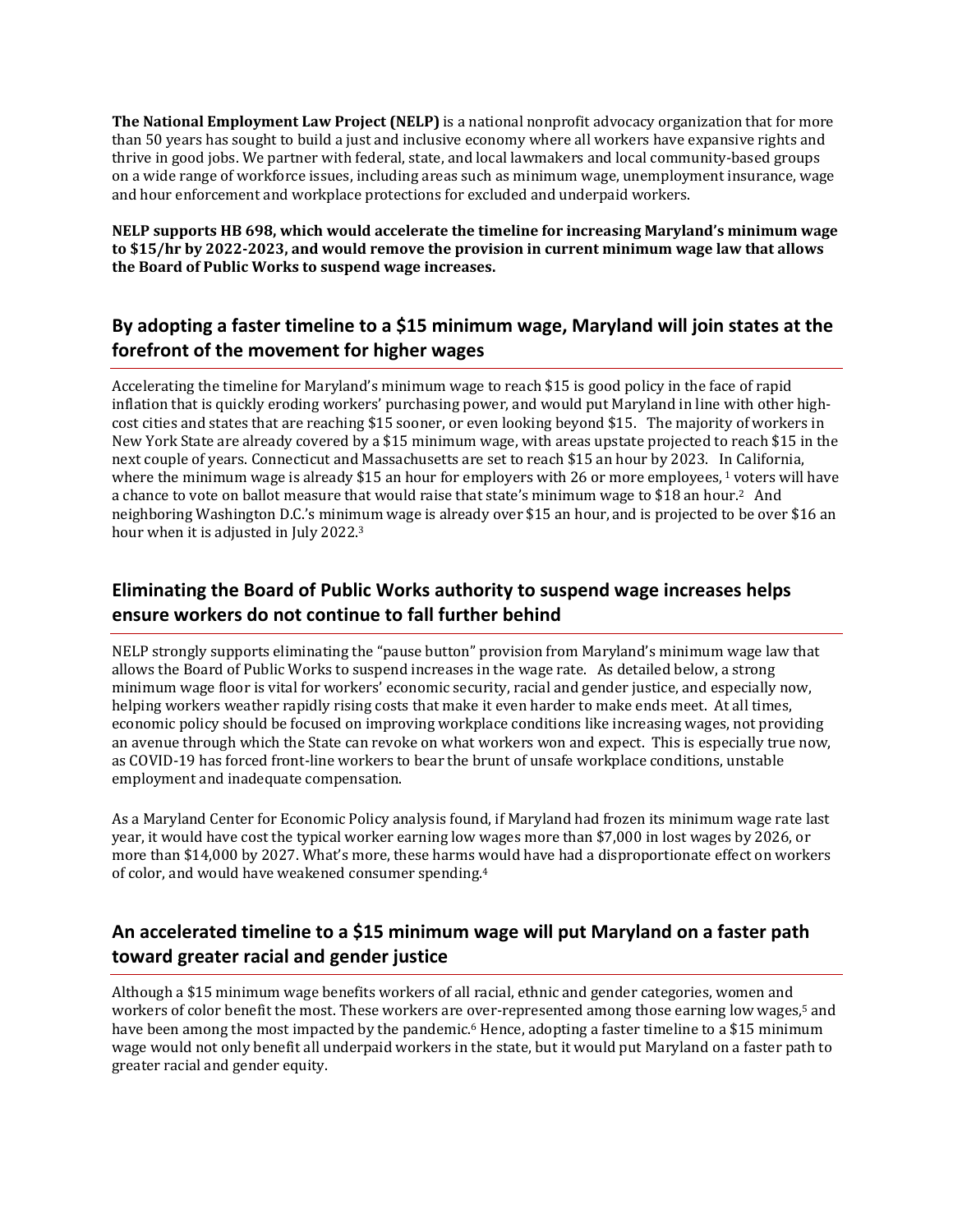In 2018, the Maryland Center on Economic Policy (MDCEP) estimated that the benefiting workers are:<sup>7</sup>

- 55 percent female.
- 50 percent workers of color—despite comprising only 44 percent of Maryland's total workforce.
	- o In fact, roughly one-quarter of *all* African American and Latinx workers would benefit, compared to just 20 percent of white workers.
- 90 percent adults 20 or older—and in fact, a full 70 percent are over 25 years old.
- 64 percent full-time workers.
- 50 percent graduates with a post-secondary degree, or workers with some college education but no degree.
- 31 percent single or married parents raising 273,000 of Maryland's dependent children.
- 35 percent living in or near poverty.

## **Inflation is at its highest point in four decades, but wages have not been rising fast enough, leaving low-income families increasingly vulnerable to poverty**

Much has been made about the "Great Resignation" and its impact on wages. But while workers' wages have grown nominally during the pandemic, record-high inflation have erased those modest gains.

In the 12 months through January, the consumer price index rose 7.5 percent for all items<sup>8</sup>—a 40-year high.<sup>9</sup> During the same time, *real hourly earnings*—earnings that account for inflation—in the private sector *fell 1.7 percent* for all workers, and 1.3 percent for production and non-supervisory workers.10 This is despite an increase in nominal average wages in the private sector from \$29.93 percent in January 2021 to \$31.63 in January 2022 for all workers,<sup>11</sup> and from \$25.18 to \$26.92 for production and non-supervisory workers.<sup>12</sup>

Inflation affects us all, but is particularly harmful to low-income households, whose already tight family budgets leave no room for adjustments. While energy prices have been leading the recent spike in inflation (rising 27.0 percent since last January), the price of groceries has tracked overall inflation, rising 7.4 percent over the same period,13 leading to reports of higher food insecurity.14 Rents have also increased at a fast pace in many regions of the country<sup>15</sup>—including Baltimore, where it rose by nearly 11 percent over the past year<sup>16</sup>—further squeezing budgets.

The full impact of inflation on low-income families is yet to be determined. But pre-pandemic research suggests that it may lead to higher levels of poverty—particularly among people of color<sup>17</sup>—and to the widening or reinforcing of income inequality.<sup>18</sup>

#### **Decades of research on the minimum wage shows that higher wage floors boost workers' incomes without adverse employment effects**

Decades of pre-pandemic research on the minimum wage have made a strong case for regarding the minimum wage as an important tool for raising the incomes of underpaid worker without affecting their employment. In fact, two meta-analyses—the analysis and synthesis of independent studies—on minimum wage research found close to zero impact on employment.<sup>19</sup>

The pandemic has not called this near consensus into question. In fact, during the early pandemic, we witnessed jobs numbers drop to record lows as governments imposed lockdowns to contain the spread of the virus. And as economies began to open back up in mid-2020, we saw more and more employers attempt to rebuild their staff by raising wages—showing in real time that higher pay does not automatically lead to disemployment effects, and in fact, can be a boon to workers and employers alike.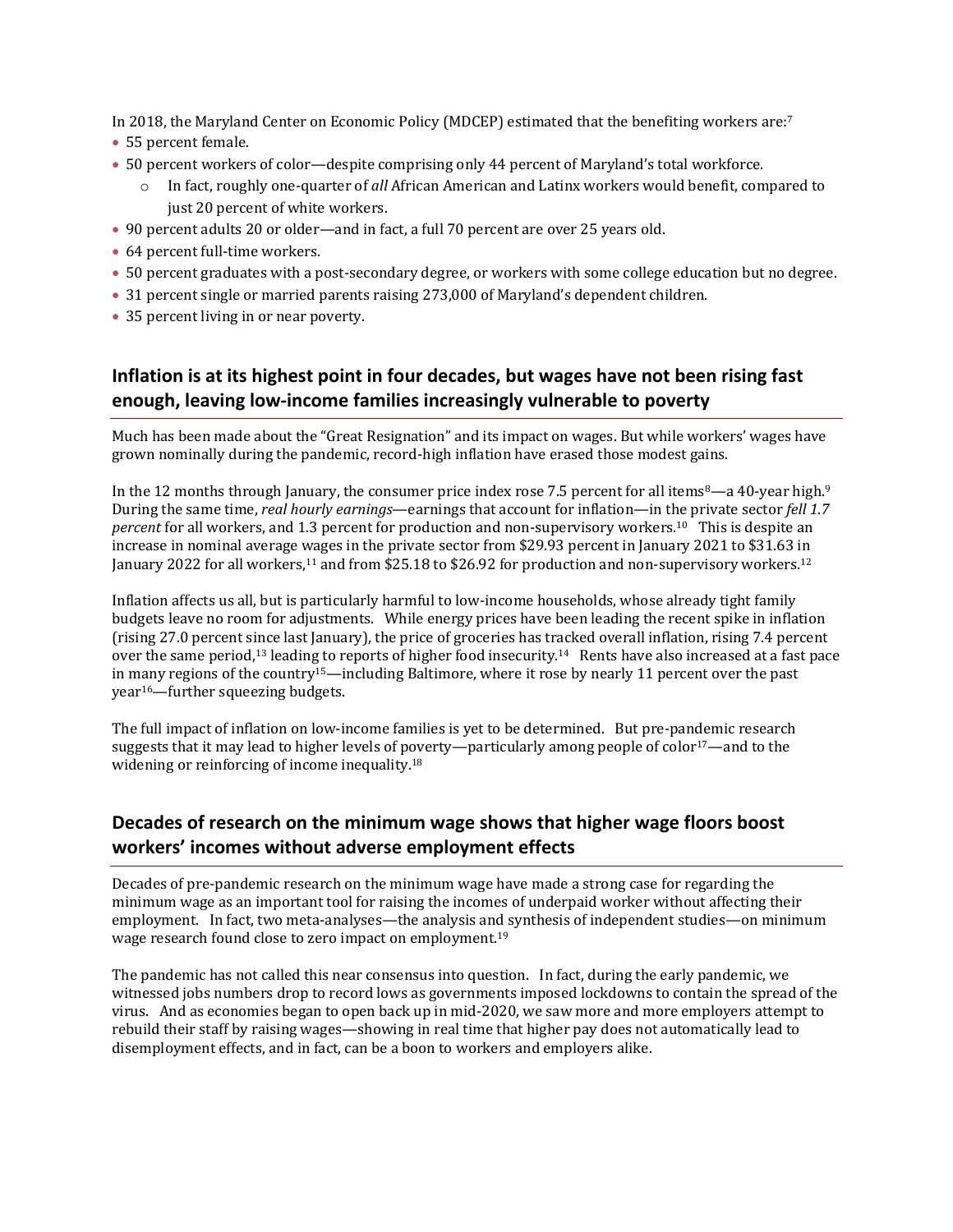#### **The pandemic has shown that businesses can afford to pay more and still be profitable; and that raising the wage floor helps ensure that small businesses are not at a competitive disadvantage**

Since 2012, some of the most dogged minimum wage opponents have been powerful business lobbyists and the employers they represent, who have fought tooth and nail against the most modest of minimum wage increases.20 Yet, many of these same businesses have been offering higher hourly wages during the pandemic—as high as  $$25$  in some instances<sup>21</sup>—in the attempt to recruit and retain workers. Far from suffering adverse effects, many of these employers are posting healthy profits.<sup>22</sup>

The contrast between powerful employers' advocacy against higher minimum wages and their actions shows that employers can pay more and be profitable, if they so choose or if compelled to do so; and that profitable business models are compatible with higher wage floors. This is true for large employers as for small ones.

The advocacy group, Business for a Fair Minimum Wage, warns that "Small businesses using lower minimum wage rates would have a harder time hiring and retaining employees, and see an increase in costly turnover. Lower minimum wages for small businesses would undermine the customer service that helps keep small businesses competitive." <sup>23</sup> Lower wages also reduce worker productivity and morale, and limit the purchasing power of workers—who are also customers, and whose higher wages translate into an economic boost for local economies where they spend their additional earnings.24 While businesses of any size can experience the adverse effects of low wages, the impacts are greater for small businesses—as the pandemic is making it clear<sup>25</sup>—in great part because small businesses have fewer resources than large businesses to cope with the unintended consequences of adopting a low-wage business model.<sup>26</sup>

#### **Recommendations**

For the reasons discussed above, NELP supports HB 698 and urges a FAVORABLE report.

#### **Endnotes**

<sup>1</sup> Yannet Lathrop, "Raises from Coast to Coast in 2022," National Employment Law Project (December 2021), available at <https://www.nelp.org/publication/raises-from-coast-to-coast-in-2022/,>also showing that, in all, 33 cities and counties now have wages above \$15 an hour, and 11 more will surpass \$15 later in 2022.

<sup>2</sup> Ballotpedia, *California \$18 Minimum Wage Initiative (2022)*, https://ballotpedia.org/California \$18 Minimum Wage Initiative (2022). Accessed February 18, 2022.

<sup>3</sup> District of Columbia Department of Employment Services, Office of Wage-Hour Compliance, [https://does.dc.gov/service/office-wage-hour-compliance-0.](https://does.dc.gov/service/office-wage-hour-compliance-0) Accessed February 18, 2022.

<sup>4</sup>. Maryland Center for Economic Policy, "We Must Keep Our Promises to the Low-Wage Workers Who Keep Maryland Communities Going," (June 2020), available at [http://www.mdeconomy.org/wp](http://www.mdeconomy.org/wp-content/uploads/2020/06/MDCEP-Minimum-Wage-Freeze-Memo-.pdf)[content/uploads/2020/06/MDCEP-Minimum-Wage-Freeze-Memo-.pdf.](http://www.mdeconomy.org/wp-content/uploads/2020/06/MDCEP-Minimum-Wage-Freeze-Memo-.pdf) 

<sup>5</sup> Economic Policy Institute and the National Employment Law Project, *Why the U.S. Needs a \$15 Minimum Wage*, January 26, 2021[, https://www.epi.org/publication/why-america-needs-a-15-minimum-wage/.](https://www.epi.org/publication/why-america-needs-a-15-minimum-wage/)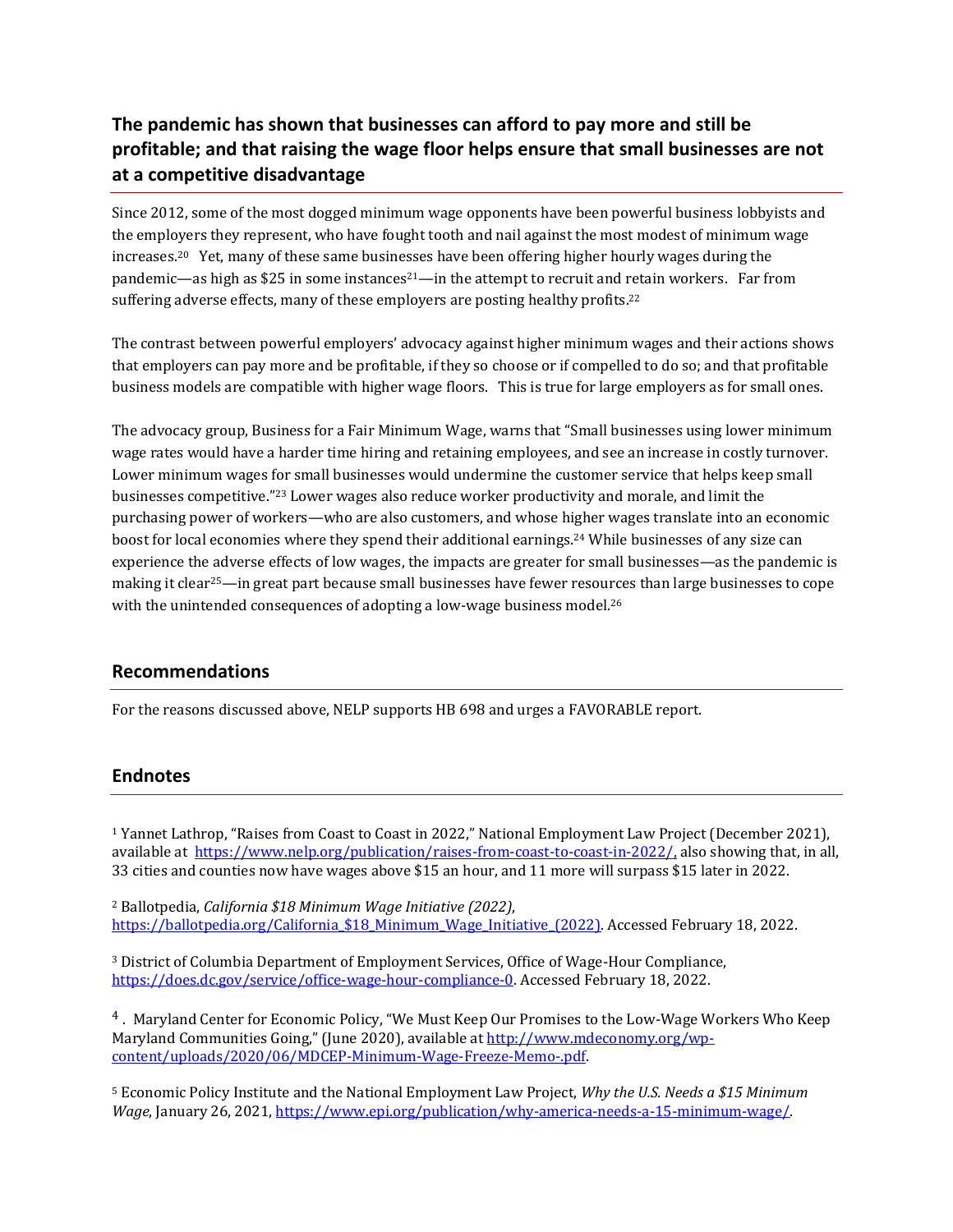<sup>6</sup> Hye Jin Rho, Hayley Brown, and Shawn Fremstad, *A Basic Demographic Profile of Workers in Frontline Industries*, Center for Economic and Policy Research, April 2020, [https://cepr.net/wp](https://cepr.net/wp-content/uploads/2020/04/2020-04-Frontline-Workers.pdf)[content/uploads/2020/04/2020-04-Frontline-Workers.pdf.](https://cepr.net/wp-content/uploads/2020/04/2020-04-Frontline-Workers.pdf) 

<sup>7</sup> Christopher Meyer, *What a \$15 Minimum Wage Would Mean for Maryland*, Maryland Center on Economic Policy, February 2018[, http://www.mdeconomy.org/wp-content/uploads/2018/02/MDCEP\\_FF15\\_report-](http://www.mdeconomy.org/wp-content/uploads/2018/02/MDCEP_FF15_report-2.pdf)[2.pdf.](http://www.mdeconomy.org/wp-content/uploads/2018/02/MDCEP_FF15_report-2.pdf) 

<sup>8</sup> Bureau of Labor Statistics, "Consumer Prices Up 7.5 Percent Over Year Ended January 2022," *TED: The Economics Daily*, February 16, 2022, [https://www.bls.gov/opub/ted/2022/consumer-prices-up-7-5-percent](https://www.bls.gov/opub/ted/2022/consumer-prices-up-7-5-percent-over-year-ended-january-2022.htm)[over-year-ended-january-2022.htm.](https://www.bls.gov/opub/ted/2022/consumer-prices-up-7-5-percent-over-year-ended-january-2022.htm)

<sup>9</sup> Andrew Van Dam and Rachel Siegel, "Prices Climbed 7.5% in January, Compared with Last Year, Continuing Inflation's Fastest Pace in 40 Years," *The Washington Post*, February 10, 2022, [https://www.washingtonpost.com/business/2022/02/10/cpi-inflation-january/.](https://www.washingtonpost.com/business/2022/02/10/cpi-inflation-january/) 

<sup>10</sup> Bureau of Labor Statistics, "Real Average Weekly Earnings Down 3.1 Percent Over the 12 Months Ending January 2022," *TED: The Economics Daily*, February 17, 2022, [https://www.bls.gov/opub/ted/2022/real](https://www.bls.gov/opub/ted/2022/real-average-weekly-earnings-down-3-1-percent-over-the-12-months-ending-january-2022.htm)[average-weekly-earnings-down-3-1-percent-over-the-12-months-ending-january-2022.htm.](https://www.bls.gov/opub/ted/2022/real-average-weekly-earnings-down-3-1-percent-over-the-12-months-ending-january-2022.htm) 

<sup>11</sup> Bureau of Labor Statistics, "Table B-3. Average Hourly and Weekly Earnings of All Employees on Private Nonfarm Payrolls by Industry Sector, Seasonally Adjusted," *The Employment Situation—January 2022* [News Release], February 4, 2022[, https://www.bls.gov/news.release/pdf/empsit.pdf.](https://www.bls.gov/news.release/pdf/empsit.pdf) 

<sup>12</sup> Ibid., "Table B-8. Average Hourly and Weekly Earnings of Production and Nonsupervisory Employees on Private Nonfarm Payrolls by Industry Sector, Seasonally Adjusted."

<sup>13</sup> Bureau of Labor Statistics, Consumer Price Index Summary [Economic News Release], February 10, 2022, [https://www.bls.gov/news.release/cpi.nr0.htm.](https://www.bls.gov/news.release/cpi.nr0.htm)

<sup>14</sup> National Public Radio, "How Inflation Affects Food Insecurity," *All Things Considered*, January 16, 2022, [https://www.npr.org/2022/01/16/1073505129/how-inflation-affects-food-insecurity.](https://www.npr.org/2022/01/16/1073505129/how-inflation-affects-food-insecurity) 

<sup>15</sup> Abha Bhattarai, "Rents Are Up More than 30 Percent in Some Cities, Forcing Millions to Find Another Place to Live," *The Washington Post*, January 30, 2022, [https://www.washingtonpost.com/business/2022/01/30/rent-inflation-housing/.](https://www.washingtonpost.com/business/2022/01/30/rent-inflation-housing/)

<sup>16</sup> Lily Katz and Tim Ellis, *Rental Market Tracker: Rents Rise 14% in December—Biggest Jump in Over Two Years*, Redfin, January 21, 2022, [https://www.redfin.com/news/redfin-rental-report-december-2021/.](https://www.redfin.com/news/redfin-rental-report-december-2021/) 

<sup>17</sup> Christopher Wimer, Sophie Collyer and Xavier Jaravel, *The Costs of Being Poor: Inflation Inequality Leads to Three Million More People in Poverty*, Groundwork Collaborative and the Center on Poverty and Social Policy at Columbia University, November 2019[, https://groundworkcollaborative.org/wp](https://groundworkcollaborative.org/wp-content/uploads/2019/11/The-Costs-of-Being-Poor-Groundwork-Collaborative.pdf)[content/uploads/2019/11/The-Costs-of-Being-Poor-Groundwork-Collaborative.pdf.](https://groundworkcollaborative.org/wp-content/uploads/2019/11/The-Costs-of-Being-Poor-Groundwork-Collaborative.pdf) 

<sup>18</sup> Adewale Maye, *How Inflation Reinforces Economic Disparities*, The Center for Law and Social Policy, November 7, 2019[, https://www.clasp.org/blog/how-inflation-reinforces-economic-disparities.](https://www.clasp.org/blog/how-inflation-reinforces-economic-disparities) 

<sup>19</sup> See summary of minimum wage research in Yannet Lathrop, "Overview of the Economic Research on the Impact of Minimum Wage Increases," *In Support of a \$15 Minimum Wage in New Hampshire* [Testimony], National Employment Law Project, February 20, 2019, [https://s27147.pcdn.co/wp-content/uploads/NELP-](https://s27147.pcdn.co/wp-content/uploads/NELP-Testimony-in-Support-of-15-New-Hampshire.pdf#page=14)[Testimony-in-Support-of-15-New-Hampshire.pdf#page=14.](https://s27147.pcdn.co/wp-content/uploads/NELP-Testimony-in-Support-of-15-New-Hampshire.pdf#page=14) 

<sup>20</sup> Yannet Lathrop, "The Fight for \$15: Past, Present, and Future," *The Forge*, April 14, 2021, [https://forgeorganizing.org/article/fight-15-past-present-and-future.](https://forgeorganizing.org/article/fight-15-past-present-and-future)